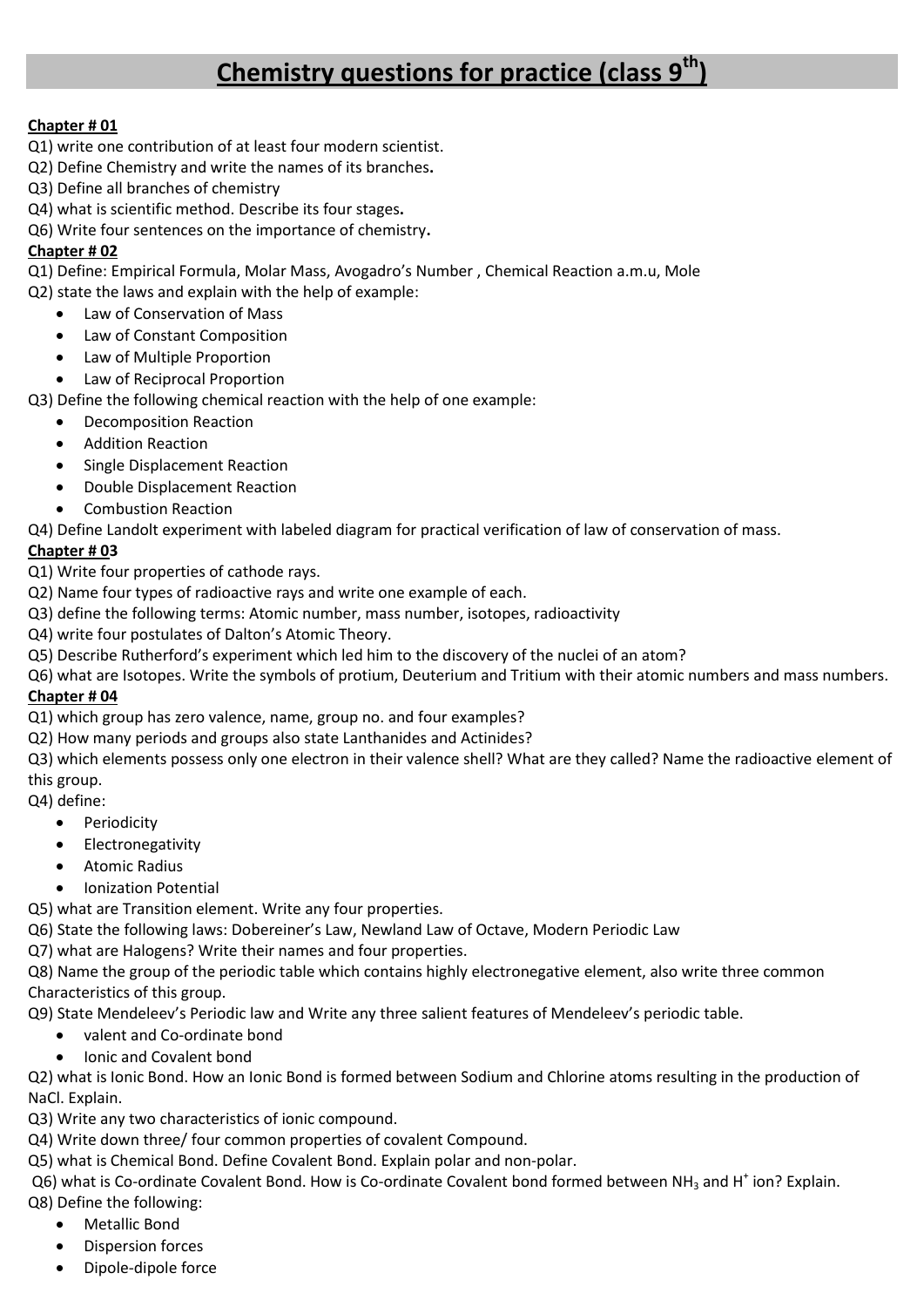### **Chapter # 06**

Q1) Define the following:

- **•** Diffusion
- Sublimation
- Brownian Movement
- Boiling Point
- **•** Evaporation
- Fusion
- Freezing Point
- Q2) Write four postulates of Kinetic Molecular Theory of matter.
- Q3) Explain the Kinetic Molecular Theory in different states of matter.

 $Q4$ ) State Graham's Law of Diffusion of gases. Which gas from among  $CO<sub>2</sub>$ , CH<sub>4</sub> and H<sub>2</sub> will diffuse the fastest and why? Give the reason. **Chapter # 07**

- Q1) Write four differences between solution and suspension.
- Q2) Define: Saturated Solution, Unsaturated Solution, Super Saturated Solution, Molarity, Molality, Solubility, Crystallization
- Q3) Do practice of numericals related to molarity and mole fraction.
- Q4) Define Solubility and describe effects of temperature and pressure on solubility.

## **Chapter # 08**

- Q1) With the Help of labeled diagram, explain the construction and working of a Lead Storage Battery.
- Q2) State Faraday's First and Second Law of electrolysis and write two advantages of electroplating.
- Q3) State and explain Faraday's First Law of electrolysis?
- Q4) With the Help of labeled diagram, explain the construction and working of a Dry Cell and Daniel cell.
- Q5) Define the following: Ampere, Coulomb, Equivalent mass, Electrochemical Equivalent, Faraday, Electrolysis

## **Chapter # 09**

- Q1) Define Acid, base and Salt also give one example.
- Q2) Write four properties of acid.
- Q3) write four uses of the following:
	- Sodium Bicarbonate
	- Potash Alum
	- Epsom Salt
- Q4) what are double Salt. Write its name and Chemical formulae of any two Double Salts.
- Q5) Define Salt and describe the four groups of salt with example.
- Q6) Define: PH, Basicity of acid, Acidity of base, Double Salt, Standard Solution, Neutralization
- Q7) Explain and give the balance Chemical equations of ammonia Solvay process for the manufacture of Sodium Carbonate.
- Q8) State the Arrhenius Theory of acid and base and explain it with the help of an example.
- Q9) State the Lewis Theory of acid and base and explain it with the example of HCL and NaOH.
- Q10) State the Bronsted-Lowry Concepts of acid and base and explain it with the example of HCL and  $H_2O$ .

# **Chapter # 10**

- Q1) Define the following:
	- Thermo chemistry
		- Enthalpy
	- Heat of Neutralization
- Q2) Define Exothermic and Endothermic Reaction. Give its two examples.
- Q3) what is a thermochemical Reaction. Write the name of its two kinds and define them with example.
- $Q4$ ) define the term enthalpy of a reaction also write how the change in enthalpy ( $\Delta H$ ) is calculated.
- Q5) what is change in enthalpy  $(\Delta H)$ ? How does it help to identify the types of thermo chemical reactions?

# **Chapter # 11**

- Q1) what is the difference between soft and hard water? How is hard water softened by Clark's Method?
- Q2) Write any four uses of Hydrogen.
- Q3) Write down four differences between ordinary water and Heavy Water.
- Q4) what is hard water? How is hard water softened by using Zeolite (Permuted) process? Explain.
- Q5) Define water of Crystallization. Write names and chemical formulae of hydrated salts.

# **Chapter # 12**

- Q1) what is Silica gel. Write its uses.
- Q2) Define Water Glass and write uses of it.
- Q3) Write four differences between Diamond and Graphite.
- Q4) What is allotropy? Write the names of any two amorphous and Crystalline forms of Carbon and two Characteristics of any one of them.

Q5) write four Uses of graphite.